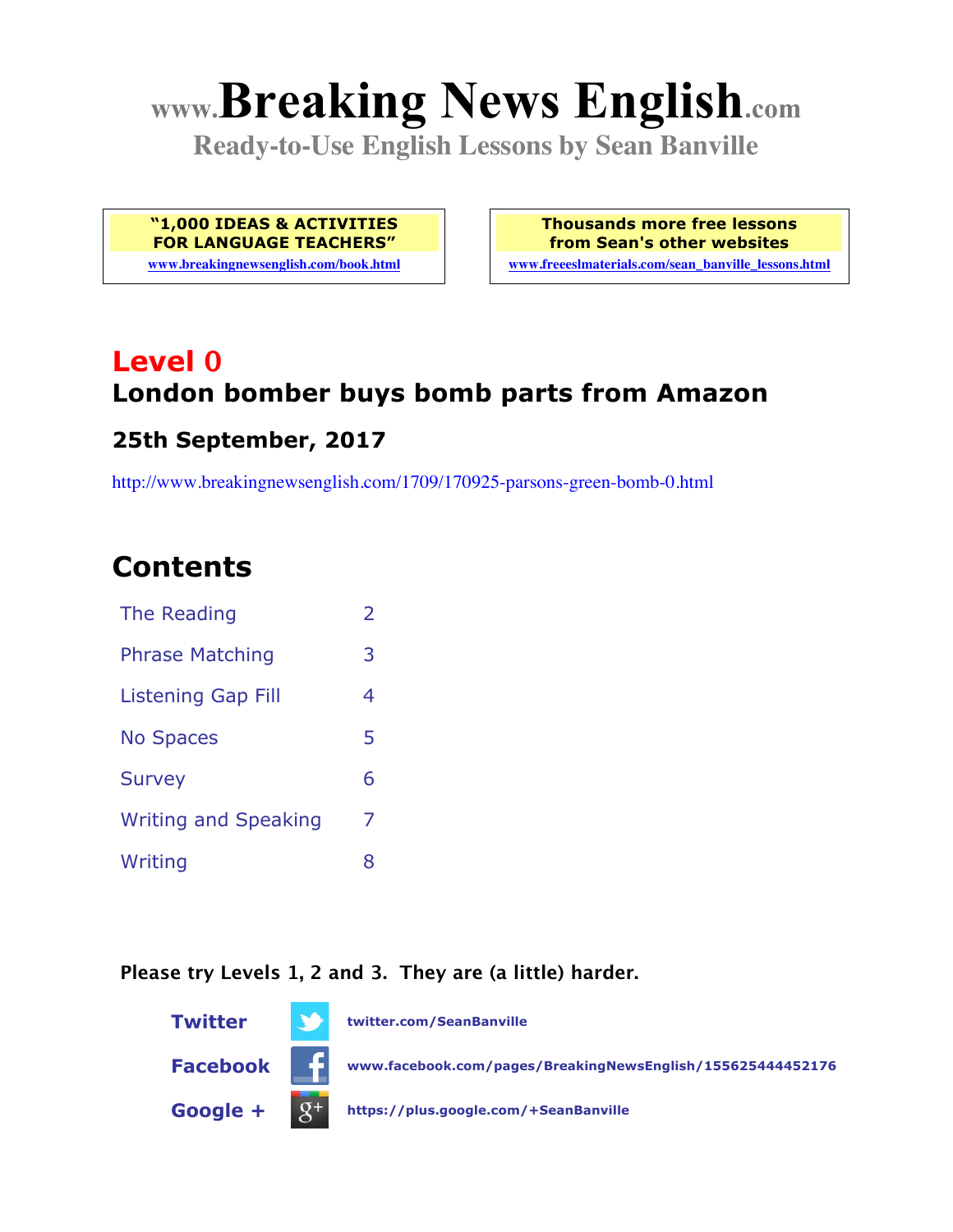### **THE READING**

From http://www.breakingnewsenglish.com/1709/170925-parsons-green-bomb-0.html

Police said a man who bombed a London train bought the parts online. They said a refugee left the bomb on a crowded subway train. It exploded during rush hour at 8.20am. About 30 passengers had burns. Police said the bomb didn't work properly. It had knives, screws, glass and other dangerous things inside it.

The bomber bought many things from Amazon. He bought an explosive called TATP. It is very powerful. Police said the bomber wanted "maximum destruction". Reporters said Amazon's site showed visitors other things that could make bombs. Amazon said it will make sure its products are presented in a better way.

Sources: http://www.**mirror.co.uk**/news/uk-news/the-amazon-bomber-teenager-accused-11222035 http://www.**nydailynews.com**/news/national/london-subway-bombing-suspect-key-ingredientsamazon-article-1.3514039 https://www.**thesun.co.uk**/news/4528410/court-hears-parsons-green-accused-ahmed-hassanbought-bomb-ingredients-on-amazon/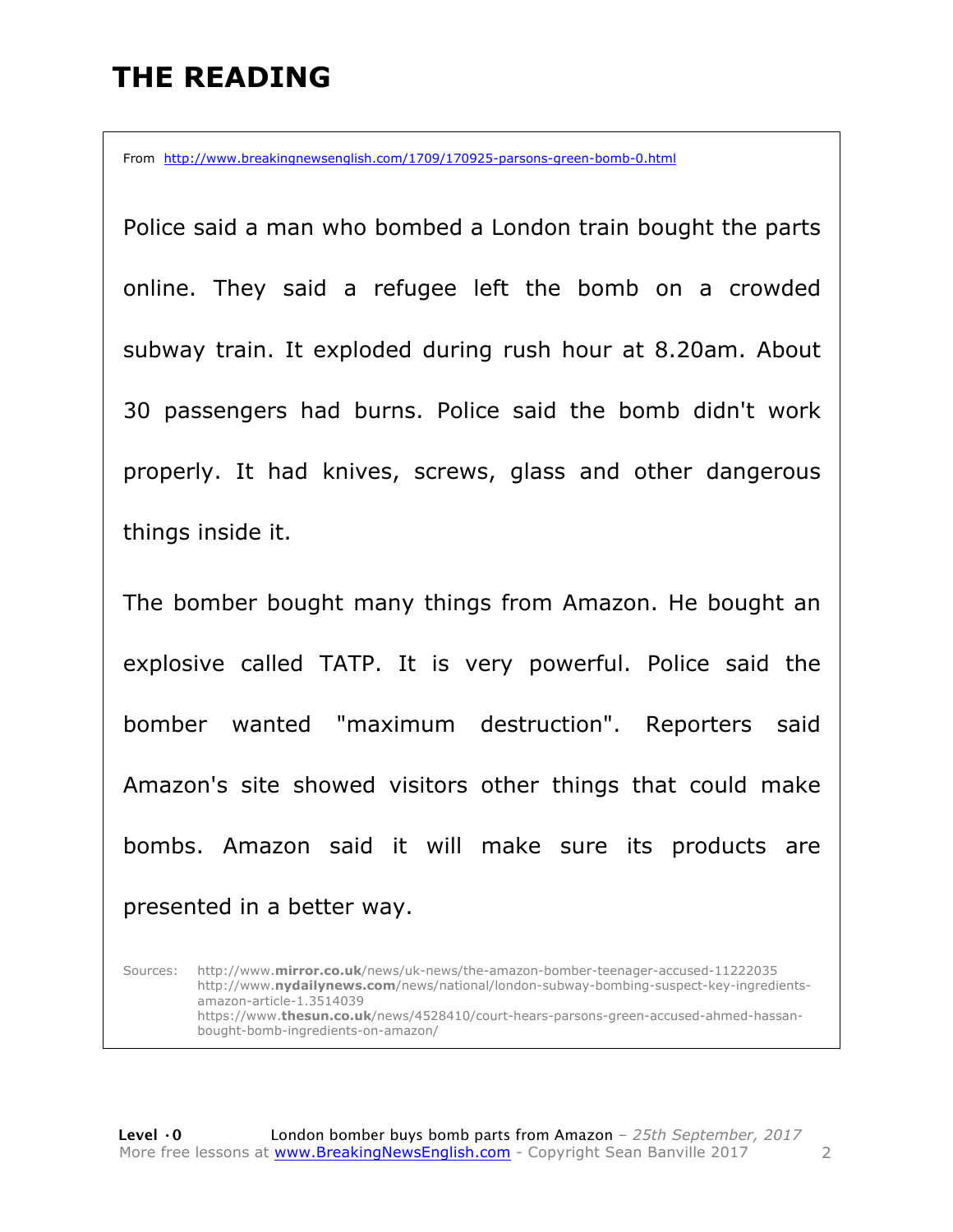### **PHRASE MATCHING**

From http://www.breakingnewsenglish.com/1709/170925-parsons-green-bomb-0.html

#### **PARAGRAPH ONE:**

- 1. bought the parts 2. They said a refugee left 3. on a crowded 4. It 5. during rush hour 6. bout 30 passengers 7. the bomb didn't work 8. knives, screws, glass and **PARAGRAPH TWO:**
- 1. The bomber bought many 2. He bought an explosive 3. It is very 4. the bomber wanted maximum 5. Amazon's site showed 6. things that could 7. make sure its products 8. in a better a. make bombs b. powerful c. way d. things from Amazon e. are presented f. destruction g. visitors
- a. at 8.20am
- b. exploded
- c. other dangerous things
- d. the bomb
- e. properly
- f. subway train
- g. online
- h. had burns

h. called TATP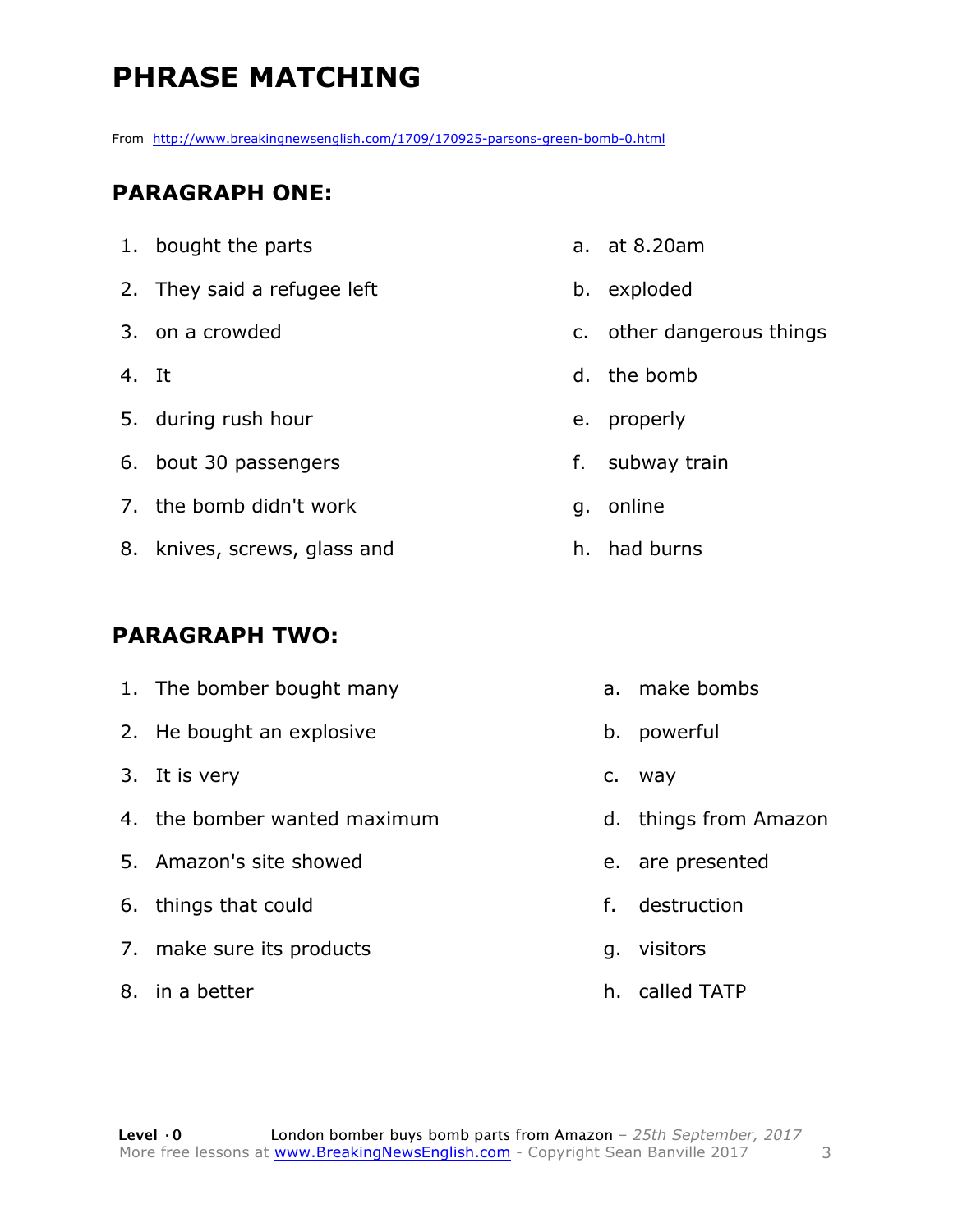### **LISTEN AND FILL IN THE GAPS**

From http://www.breakingnewsenglish.com/1709/170925-parsons-green-bomb-0.html

Police (1) \_\_\_\_\_\_\_\_\_\_\_\_\_\_\_\_\_\_\_ bombed a London train bought the parts online. They said a refugee left the (2) \_\_\_\_\_\_\_\_\_\_\_\_\_\_\_\_\_\_\_ crowded subway train. It exploded during (3) \_\_\_\_\_\_\_\_\_\_\_\_\_\_\_\_\_\_\_ at 8.20am. About 30 passengers (4) \_\_\_\_\_\_\_\_\_\_\_\_\_\_\_\_\_\_\_\_\_\_\_. Police said the bomb didn't (5) \_\_\_\_\_\_\_\_\_\_\_\_\_\_\_\_\_\_\_\_\_\_\_\_\_. It had knives, screws, glass and other dangerous (6) \_\_\_\_\_\_\_\_\_\_\_\_\_\_\_\_\_\_\_\_\_\_\_. The bomber bought (7) \_\_\_\_\_\_\_\_\_\_\_\_\_\_\_\_\_\_\_\_\_\_\_\_\_ from Amazon. He bought (8) \_\_\_\_\_\_\_\_\_\_\_\_\_\_\_\_\_\_\_ called TATP. It is very powerful. Police said (9) \_\_\_\_\_\_\_\_\_\_\_\_\_\_\_\_\_\_\_\_\_\_ wanted "maximum destruction". Reporters said Amazon's (10) \_\_\_\_\_\_\_\_\_\_\_\_\_\_\_\_\_\_\_ visitors other things that could make bombs. Amazon said it will (11) \_\_\_\_\_\_\_\_\_\_\_\_\_\_\_\_\_\_\_\_\_\_\_\_\_\_\_ its products are presented (12) \_\_\_\_\_\_\_\_\_\_\_\_\_\_\_\_\_\_\_\_\_\_\_ way.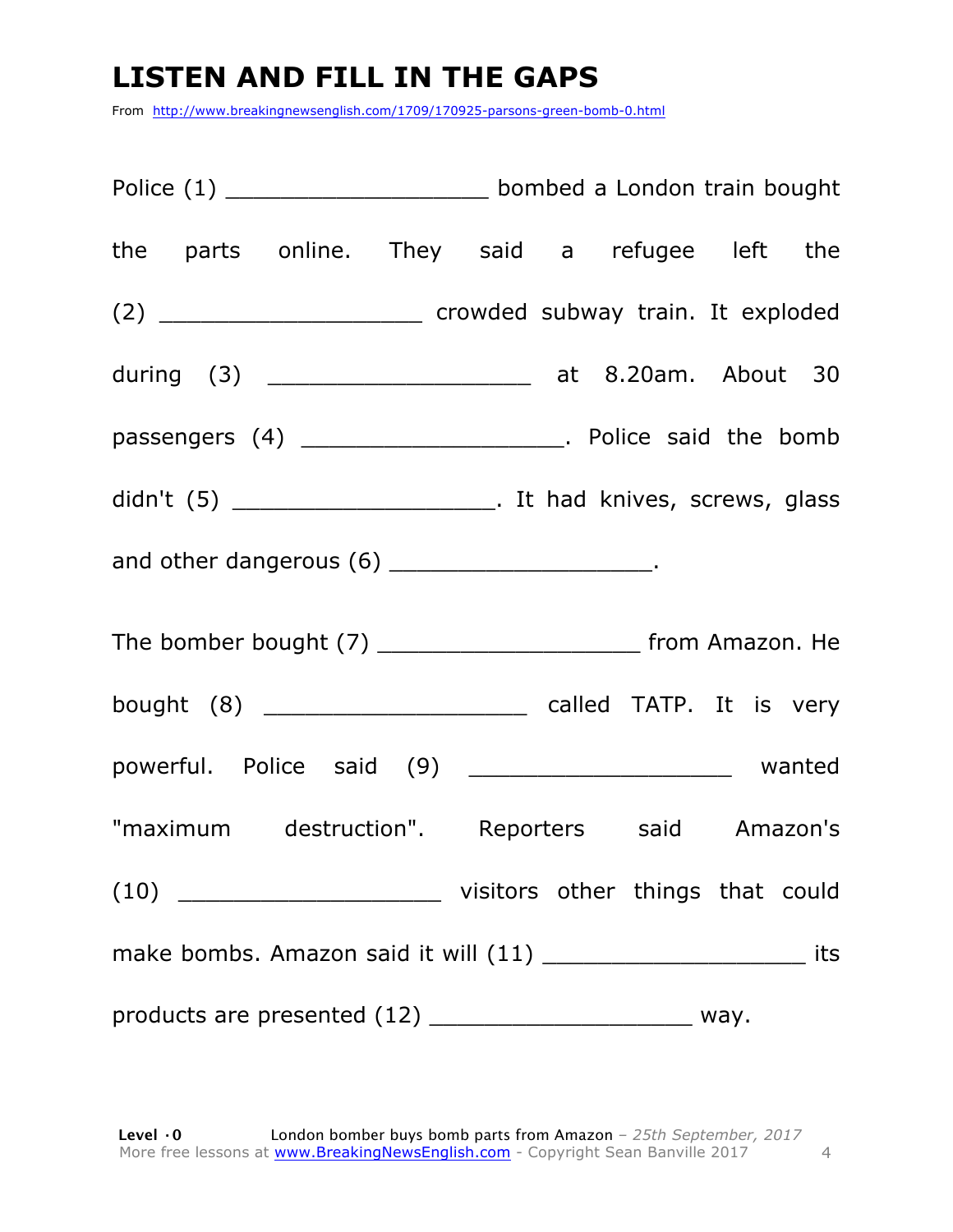### **PUT A SLASH ( / )WHERE THE SPACES ARE**

From http://www.breakingnewsenglish.com/1709/170925-parsons-green-bomb-0.html

PolicesaidamanwhobombedaLondontrainboughtthepartsonline.The

ysaidarefugeeleftthebombonacrowdedsubwaytrain.Itexplodedduri

ngrushhourat8.20am.About30passengershadburns.Policesaidtheb

ombdidn'tworkproperly.Ithadknives,screws,glassandotherdangero

usthingsinsideit.ThebomberboughtmanythingsfromAmazon.Hebou

ghtanexplosivecalledTATP.Itisverypowerful.Policesaidthebomberw

anted"maximumdestruction".ReporterssaidAmazon'ssiteshowedvi

sitorsotherthingsthatcouldmakebombs.Amazonsaiditwillmakesurei

tsproductsarepresentedinabetterway.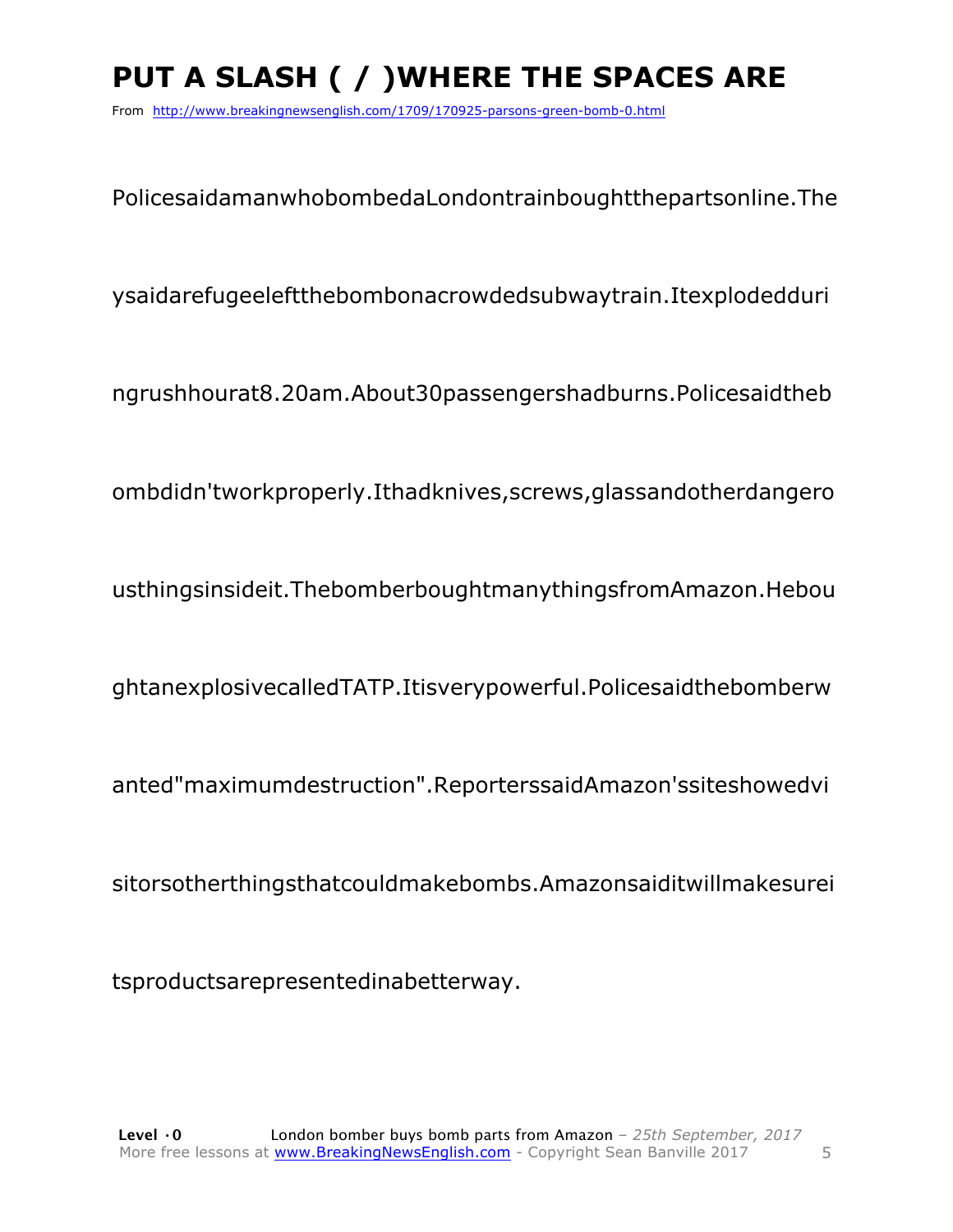### **SUBWAY TRAINS SURVEY**

From http://www.breakingnewsenglish.com/1709/170925-parsons-green-bomb-4.html

Write five GOOD questions about subway trains in the table. Do this in pairs. Each student must write the questions on his / her own paper.

When you have finished, interview other students. Write down their answers.

|      | STUDENT 1 | STUDENT 2 | STUDENT 3 |
|------|-----------|-----------|-----------|
| Q.1. |           |           |           |
| Q.2. |           |           |           |
| Q.3. |           |           |           |
| Q.4. |           |           |           |
| Q.5. |           |           |           |

- Now return to your original partner and share and talk about what you found out. Change partners often.
- Make mini-presentations to other groups on your findings.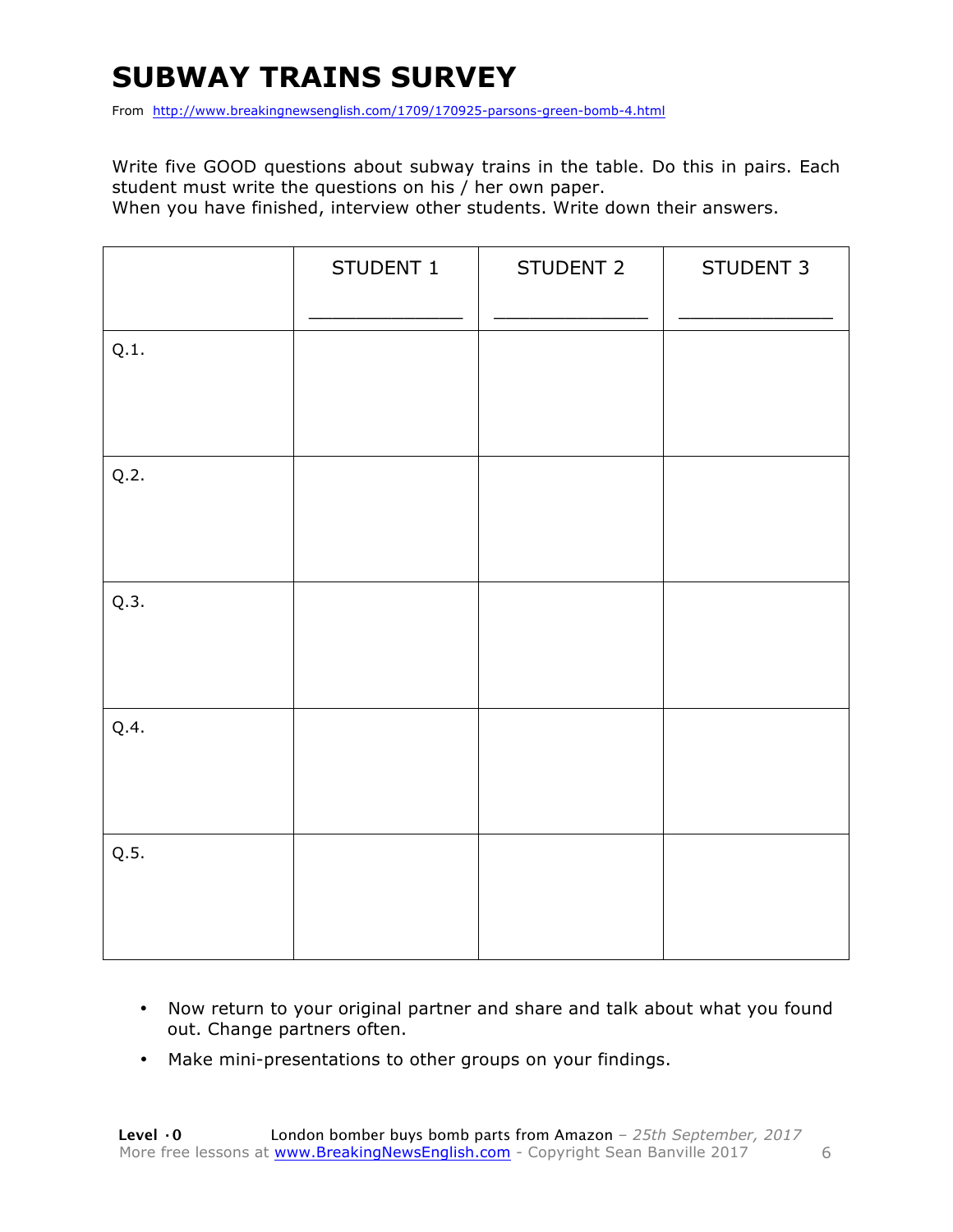### **WRITE QUESTIONS & ASK YOUR PARTNER(S)**

Student A: Do not show these to your speaking partner(s).

| a) |  |  |
|----|--|--|
| b) |  |  |
| c) |  |  |
| d) |  |  |
| e) |  |  |
| f) |  |  |
|    |  |  |

*London bomber buys bomb parts from Amazon – 25th September, 2017* More free lessons at www.BreakingNewsEnglish.com

### **WRITE QUESTIONS & ASK YOUR PARTNER(S)**

-----------------------------------------------------------------------------

Student B: Do not show these to your speaking partner(s).

| a) |  |  |
|----|--|--|
| b) |  |  |
| c) |  |  |
| d) |  |  |
| e) |  |  |
| f) |  |  |
|    |  |  |